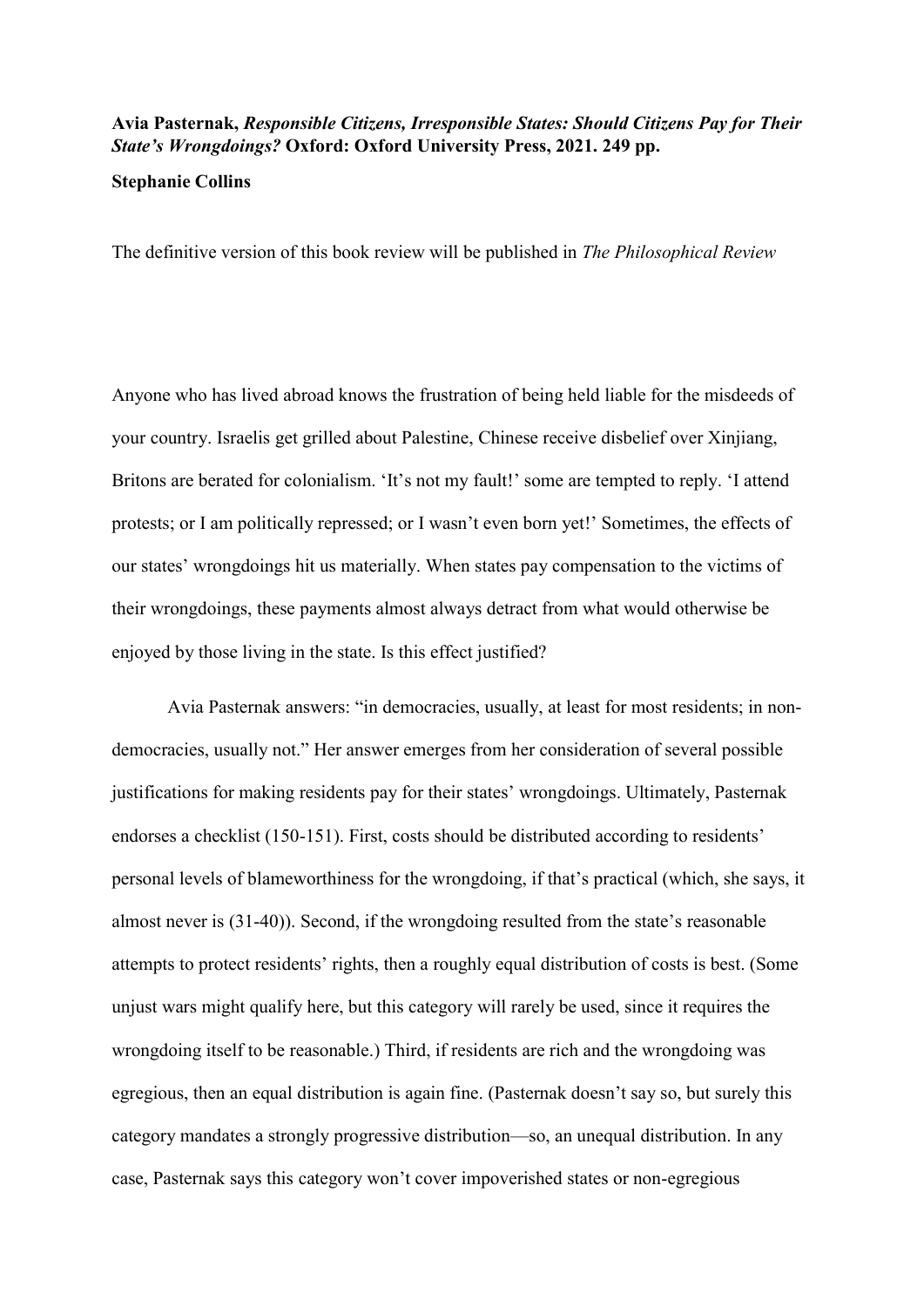wrongdoing (143-145), though I'm unsure why compensation for states' non-egregious wrongdoings can't be financed on a capacity-relative basis.) Fourth, if residents benefitted from the wrongdoing, these beneficiaries should pay up. (Again, Pasternak says, it will rarely be feasible to target beneficiaries alone; however, I'd suggest progressive taxation will often be a good proxy, at least for wrongdoings that generally enrich the economy, like colonialism or forced labor.) Fifth, if there is a special association between residents and victims, then all residents are on the hook for an equal distribution. (As Pasternak interprets associative obligations, they apply only to domestic wrongdoing (146). But there's a different sense of 'associative', on which "me being resident in state that wronged you (a foreigner)" is associative. This association might imply that me and my co-residents are the only people in the world who are able to bear costs that truly facilitate the repairing of the relationship between my state and you (see Collins 2016, 356-357).)

 Suppose these five categories leave us wanting (perhaps a bigger 'if' than Pasternak argues, as my parenthetical remarks suggest). In that case, we must utilize Pasternak's core conceptual innovation: genuinely intentional citizenship. You are a genuinely intentional citizen of a state if you meet two conditions. First, you knowingly participate in the state's operations (53)—for example, by obeying the law, paying taxes, voting if eligible, and doing any national service required of you. Second, your participation is genuine: you continue to participate even though the costs of non-participation are not unreasonable, or, if the cost of non-participation are unreasonable, then you would participate even if the costs of nonparticipation were not unreasonable (64).

 Pasternak argues that the costs of states' wrongdoings should be equally distributed among genuinely intentional citizens, if the other five categories on the checklist do not apply. This is because "when we choose to act with others, or in the service of a collective goal, we consciously give up full control over what these others will do, and over the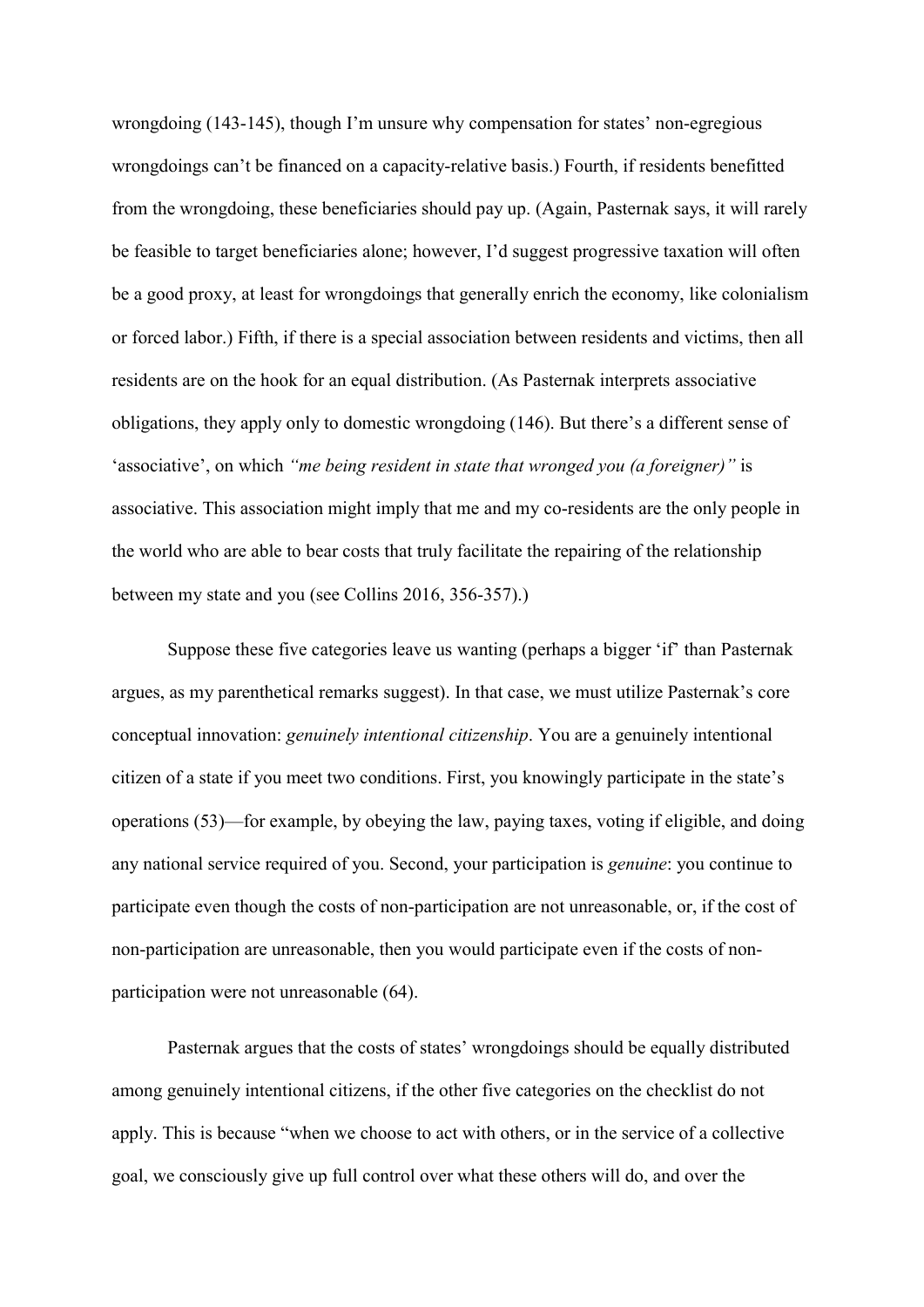outcome of our shared endeavor. In doing this, we accept that we will be credited if our joint endeavor leads to beneficial outcomes, but we will also be burdened if it does not. … Put differently, when taking part in a collective act we *ipso facto* commit ourselves to accepting a potential share of the consequences of the shared activity." (61)

Do we? Usually, we act together with others so that we can gain more control over an outcome that would otherwise be completely beyond our influence—an outcome that can be produced only collectively. It's not as though we usually have full control over others, which we give up by acting together with them. Instead, by acting together with others, we can influence them to do this rather than that, can try to make sure our contributions align appropriately, and can aspire to contribute to outcomes that we could never achieve alone. Put differently, when taking part in a collective act we *ipso facto* commit ourselves to trying to contribute to an overall group activity, not merely our own 'slice' of that activity. I'm not convinced that acting together with others is a matter of giving up control, analogous to placing a gamble, as Pasternak says (60). Rather, acting together with others is a way of trying to *stack the odds* in our favor, thus seizing more control over the gamble that is every human action. If this is correct, then Pasternak has to do more to show that genuinely intentional citizenship justifies an equal distribution of costs, in cases where our co-actors (such as state officials) escape our control to create a morally wrongful collective outcome.

 In any case, how common is genuinely intentional citizenship in the real world? Here, Pasternak admirably wades into large-scale survey data. By examining people's answers to questions such as "how attached are you to your country?", Pasternak infers that genuinely intentional citizenship is extremely common in democratic countries. However, there is room for dispute in the interpretation of the survey questions. People might feel strongly "attached" to their country even though they would leave, if they could without unreasonable cost. They might view the attachment as strong, but as a fate to be accepted rather than a choice to be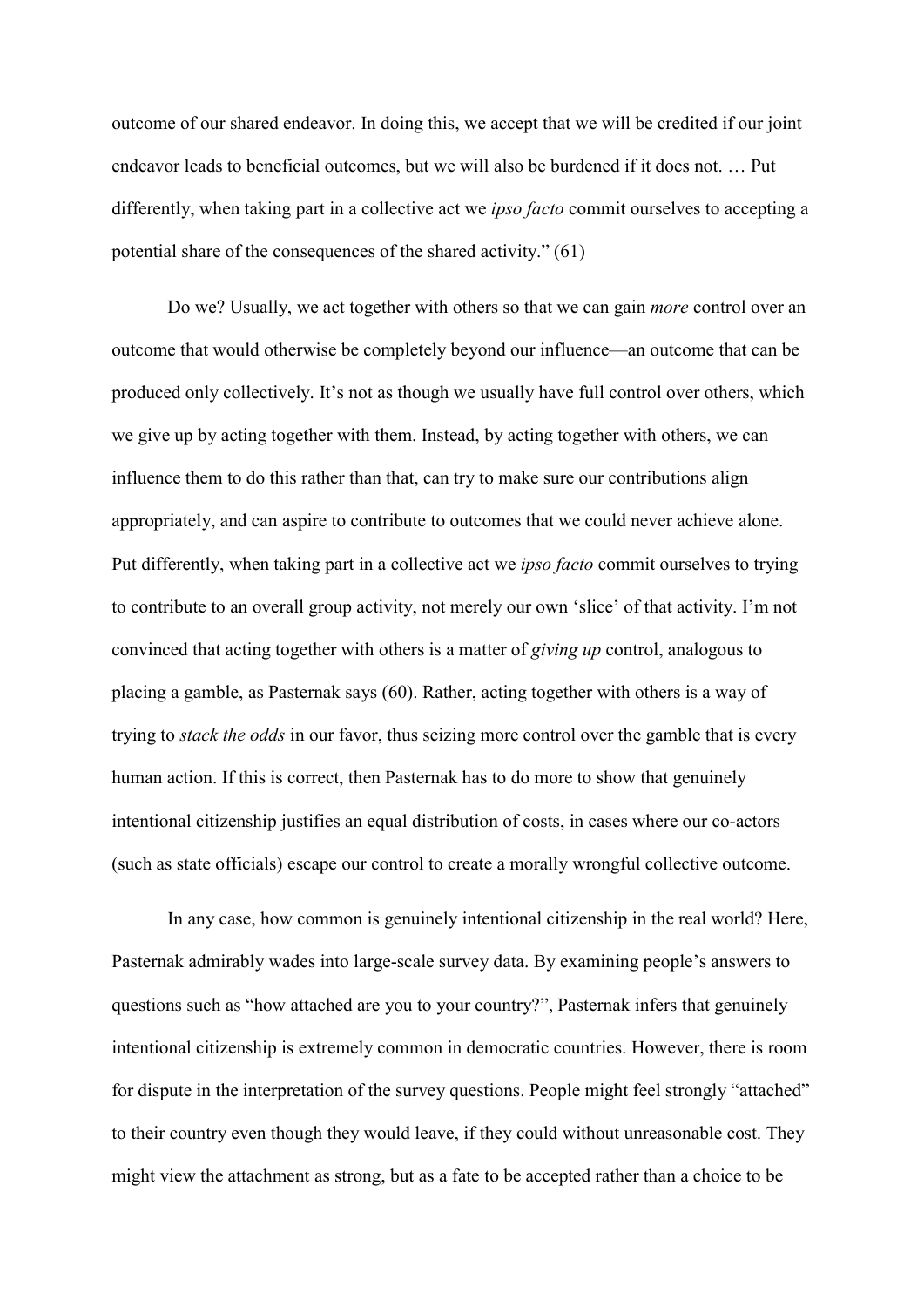endorsed. It would be good to see future survey results that test genuinely intentional citizenship per se, to really get a handle on the applicability of Pasternak's account.

If we accept Pasternak's interpretation of existing survey data in democratic states, there are still strong pockets of nongenuine or nonintentional citizenship. These includes national minorities (like Scots, Catalonians, or Quebecois) and oppressed minorities (like African Americans or, we could add, Indigenous Australians and Māori New Zealanders) (109-112). Thus, by Pasternak's own lights, the UK, Spain, Canada, the US, Australia, and New Zealand—to name but a few—infringe the rights of some citizens by imposing an equal distribution (151-152). I'm less confident than Pasternak that this infringement can be justified to groups that have been (sometimes forcibly) alienated by their states. Pasternak's conclusion about democracies is therefore perhaps less all-encompassing than she occasionally suggests (127, 152, 192). This is especially so because, for the intentional citizenship justification to apply, the regime must be democratic both at the time of the wrongdoing and at the time of the compensation (192-204). That said, Pasternak's overall conclusion does emphasize the nuances and the fact that an equal distribution is rarely justified (149-150, 214).

 Things are even bleaker in nondemocratic states. Pasternak expresses skepticism about the 100% of Qataris who see themselves "as part of" their country: these survey data may not reflect genuinely intentional citizenship (113). So, she suggests, a nondemocratic state may engage in an equal distribution on grounds of genuinely intentional citizenship only if the state enables high levels of citizen participation, coupled with low levels of repression and high levels of information (115-124). This is intended to approximate Pasternak's earlier commitment to taking individuals' own assessments of their situation as the determining factor in whether they are genuinely intentional citizens (63, 75-79). Yet given that earlier commitment, I wonder if outsiders should rather refrain from ever asserting that there is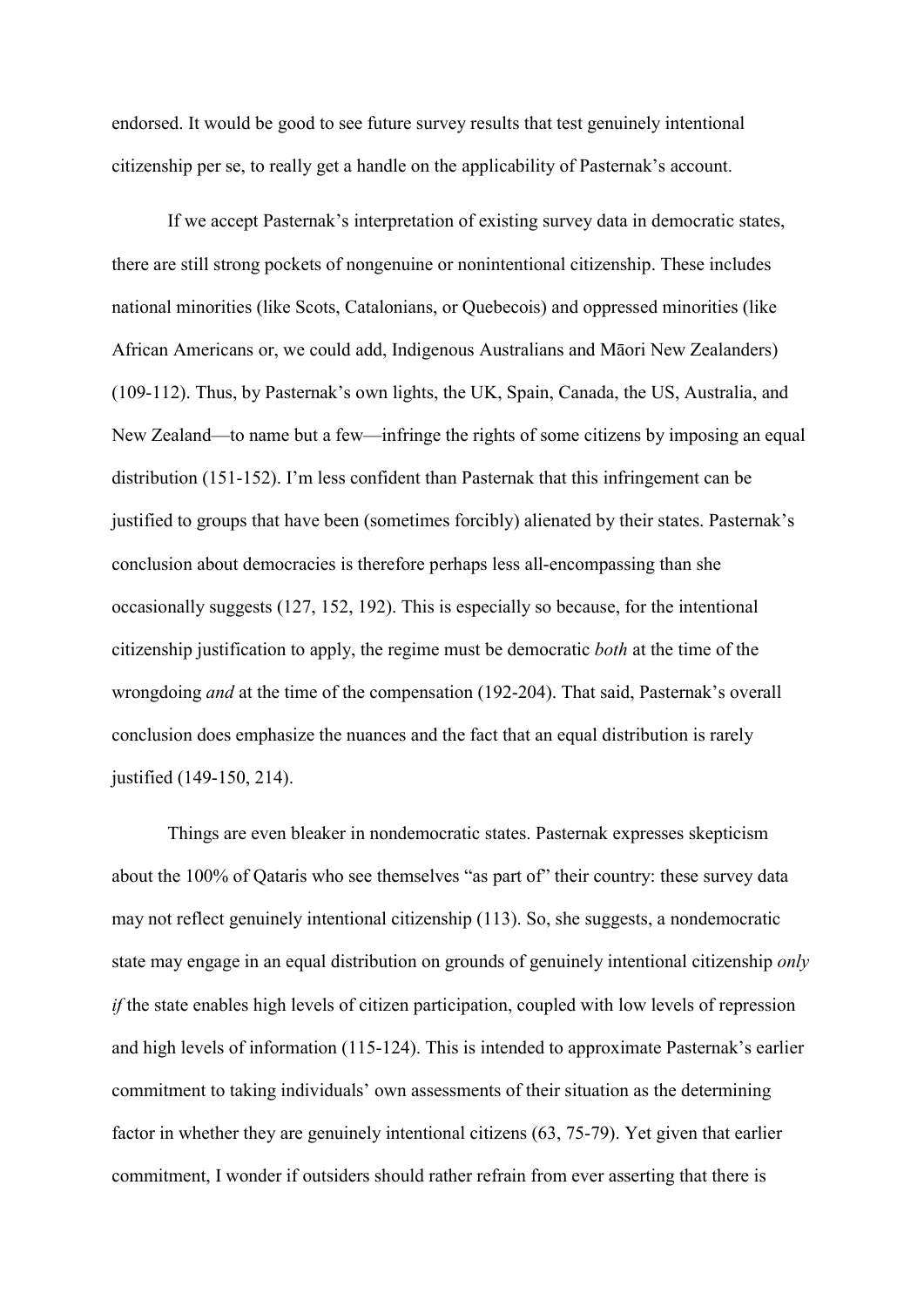genuinely intentional citizenship throughout a nondemocratic state. It's nonetheless laudable that Pasternak discusses nondemocratic states at length, since they are normally treated as a footnote by normative political theorists in the Anglophone world.

With all these caveats and exceptions in place, one might ask: is genuinely intentional citizenship all that much more practical than the first category on Pasternak's checklist, namely, distribution according to blameworthiness? Pasternak gives three reasons why a blame-tracking distribution is impractical: it is unlikely that enough individuals are blameworthy enough to fully compensate the harm; blame has negative social and political repercussions; and implementing a blame-tracking distribution detracts resources from the state's other obligations (35-40). However, blame-tracking distributions will be rendered more practical if international policymakers follow Pasternak's advice to "devise better ways of extracting and confiscating resources from those who are in control of [repressive] states" (217, likewise 171-172). That is, if international policymakers must develop such methods for repressive states, then why not extend those methods to democracies, given that a blametracking distribution was the first item on Pasternak's checklist? After all, blame-tracking distributions are likely to be *less* feasible in repressive states than in democratic states, insofar as fewer individuals will be to blame in repressive states (because few if any members of the general public will be blameworthy) and insofar as policymakers there are less likely to heed the advice of political theorists. If we will sometimes aim for blame-tracking in repressive states, why not in democracies?

 A final comment on existing practice. Pasternak suggests throughout that real-world states usually let the costs of their wrongdoings fall roughly equally throughout the population (e.g. 7, 210). Yet if a state generates compensation revenue by refraining from public spending, or raising taxes, or taking on debt, then this will have an unequal effect on the population. For example, if a state refrains from public spending, then it is those residents